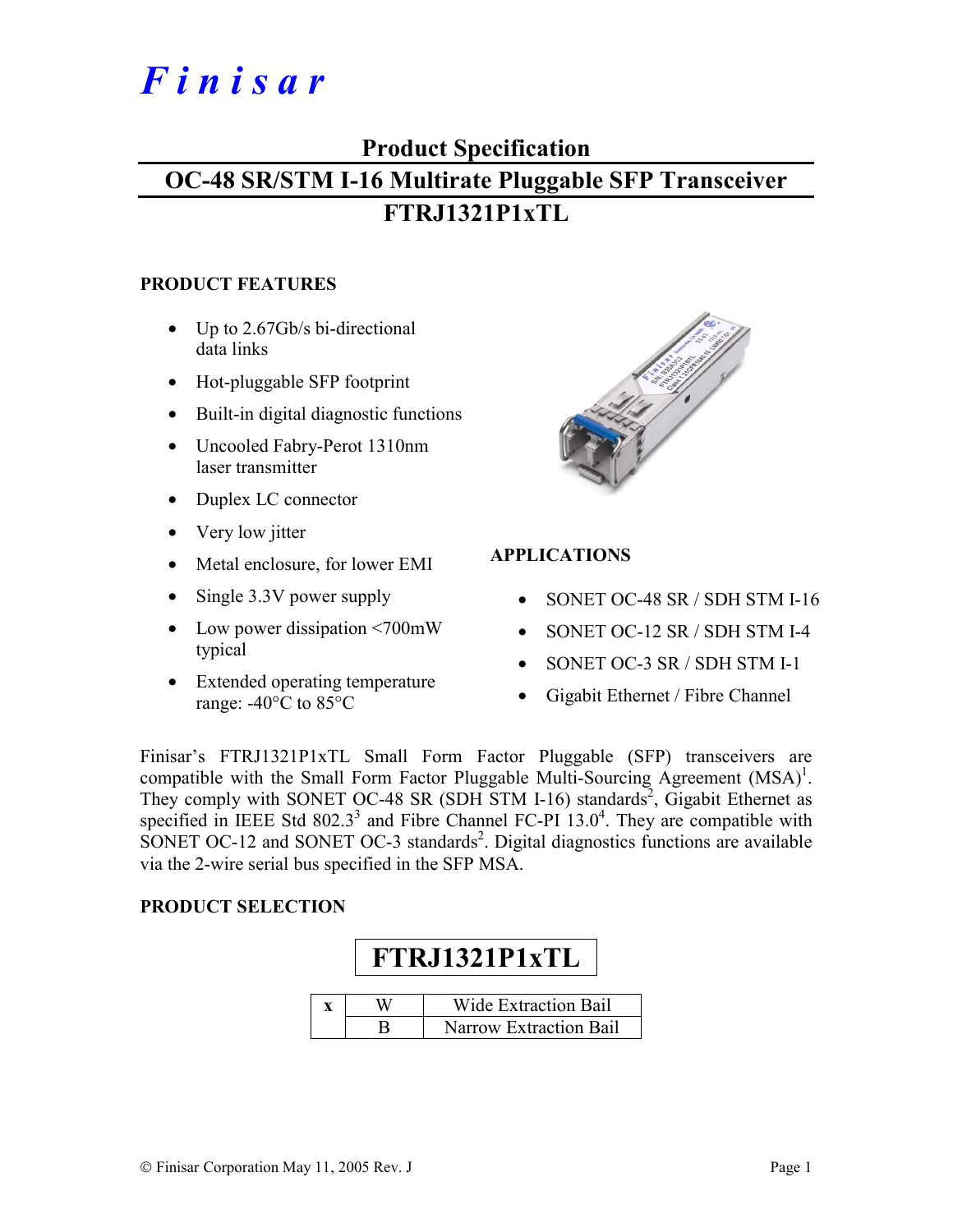| Pin            | <b>Symbol</b>           | <b>Name/Description</b>                                        |   |  |  |
|----------------|-------------------------|----------------------------------------------------------------|---|--|--|
|                | $\rm V_{EET}$           | Transmitter Ground (Common with Receiver Ground)               |   |  |  |
| $\overline{2}$ | $T_{FAULT}$             | Transmitter Fault. Not supported.                              |   |  |  |
| 3              | $T_{\text{DIS}}$        | Transmitter Disable. Laser output disabled on high or open.    | 2 |  |  |
| 4              | $MOD$ DEF $(2)$         | Module Definition 2. Data line for Serial ID.                  | 3 |  |  |
| 5              | $\overline{MOD}$ DEF(1) | Module Definition 1. Clock line for Serial ID.                 | 3 |  |  |
| 6              | $MOD$ $DEF(0)$          | Module Definition 0. Grounded within the module.               | 3 |  |  |
| $\overline{7}$ | Rate Select             | No connection required                                         | 4 |  |  |
| 8              | LOS                     | Loss of Signal indication. Logic 0 indicates normal operation. | 5 |  |  |
| 9              | $\rm V_{EER}$           | Receiver Ground (Common with Transmitter Ground)               |   |  |  |
| 10             | $\rm V_{EER}$           | Receiver Ground (Common with Transmitter Ground)               |   |  |  |
| 11             | $\rm V_{EER}$           | Receiver Ground (Common with Transmitter Ground)               |   |  |  |
| 12             | RD-                     | Receiver Inverted DATA out. AC Coupled.                        |   |  |  |
| 13             | $RD+$                   | Receiver Non-inverted DATA out. AC Coupled.                    |   |  |  |
| 14             | $\rm V_{EER}$           | Receiver Ground (Common with Transmitter Ground)               |   |  |  |
| 15             | $V_{CCR}$               | Receiver Power Supply                                          |   |  |  |
| 16             | $V_{CCT}$               | <b>Transmitter Power Supply</b>                                |   |  |  |
| 17             | $V_{EET}$               | Transmitter Ground (Common with Receiver Ground)               |   |  |  |
| 18             | $TD+$                   | Transmitter Non-Inverted DATA in. AC Coupled.                  |   |  |  |
| 19             | TD-                     | Transmitter Inverted DATA in. AC Coupled.                      |   |  |  |
| 20             | $V_{EET}$               | Transmitter Ground (Common with Receiver Ground)               |   |  |  |

#### **I. Pin Descriptions**

Notes:

1. Circuit ground is internally isolated from chassis ground.

- 2. Laser output disabled on  $T_{\text{DIS}} > 2.0V$  or open, enabled on  $T_{\text{DIS}} < 0.8V$ .
- 3. Should be pulled up with 4.7k 10kohms on host board to a voltage between 2.0V and 3.6V. MOD  $DEF(0)$  pulls line low to indicate module is plugged in.
- 4. Finisar FTRJxx21xxxxx transceivers operate between OC-3 and OC-48, 1x and 2x Fibre Channel, and Gigabit Ethernet data rates and respective protocols without active control. Finisar FTRJxx19xxxxx transceivers operate at 1x and 2x Fibre Channel, and Gigabit Ethernet data rates and respective protocols without active control.
- 5. LOS is open collector output. Should be pulled up with 4.7k 10kohms on host board to a voltage between 2.0V and 3.6V. Logic 0 indicates normal operation; logic 1 indicates loss of signal.



**Pinout of Connector Block on Host Board**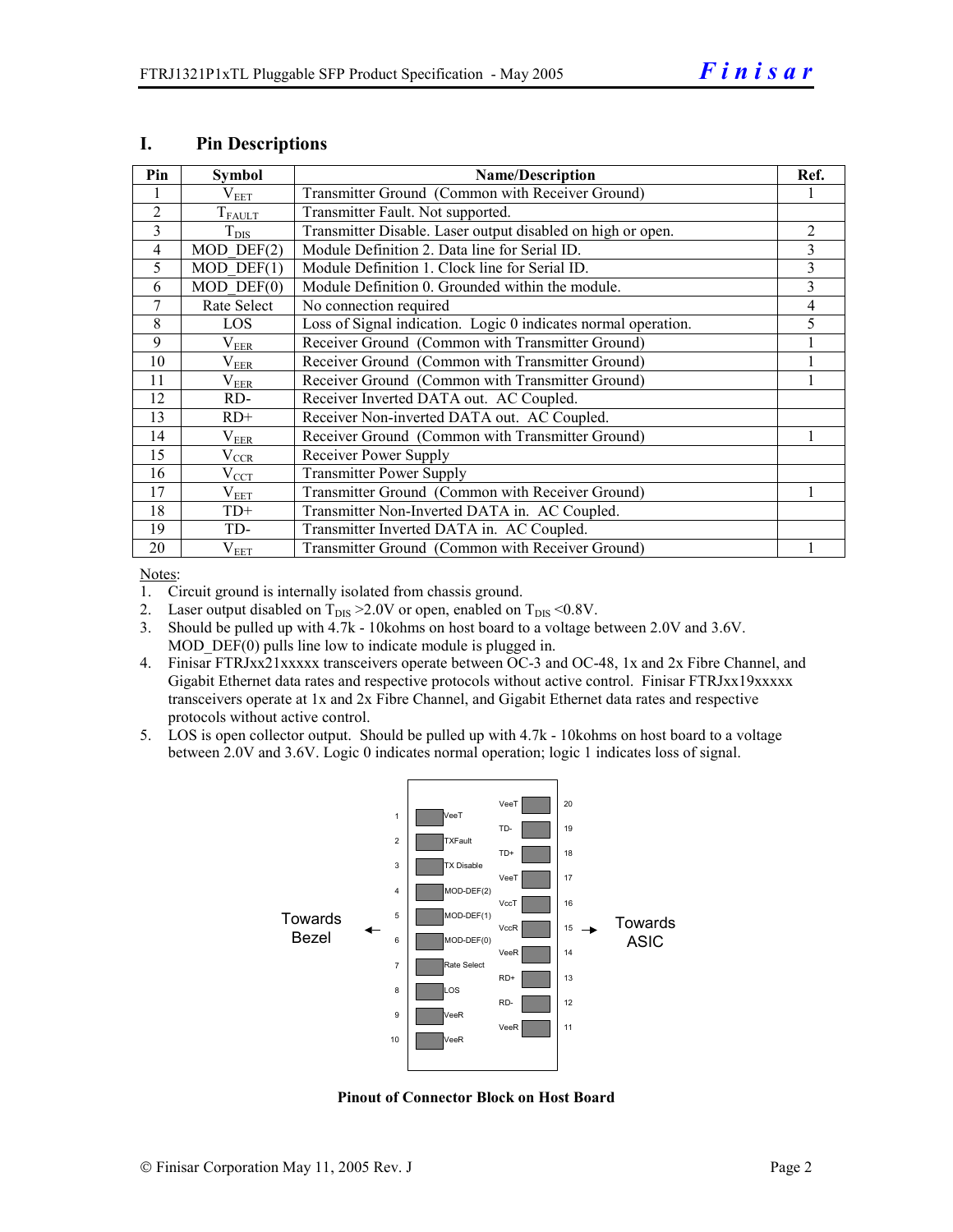#### **II. Absolute Maximum Ratings**

| <b>Parameter</b>                  | <b>Symbol</b> | Min    | Tvp | Max | Unit          | Ref. |
|-----------------------------------|---------------|--------|-----|-----|---------------|------|
| Maximum Supply Voltage            | Vcc           | $-0.5$ |     |     |               |      |
| Storage Temperature               |               | $-40$  |     | 100 | $\circ$       |      |
| <b>Case Operating Temperature</b> | m<br>OP.      | $-40$  |     |     | $\sim$        |      |
| <b>Relative Humidity</b>          | RH            |        |     |     | $\frac{0}{0}$ |      |

#### **III.** Electrical Characteristics ( $T_{OP}$  = -40 to 85 °C,  $V_{CC}$  = 3.00 to 3.60 Volts)

| Parameter                              | Symbol                 | Min         | Typ | Max          | Unit    | Ref.           |
|----------------------------------------|------------------------|-------------|-----|--------------|---------|----------------|
| <b>Supply Voltage</b>                  | Vcc                    | 3.00        |     | 3.60         | V       |                |
| <b>Supply Current</b>                  | Icc                    |             | 165 | 300          | mA      |                |
| <b>Transmitter</b>                     |                        |             |     |              |         |                |
| Input differential impedance           | $R_{in}$               |             | 100 |              | Ω       | $\overline{2}$ |
| Single ended data input swing          | Vin,pp                 | 250         |     | 1200         | mV      |                |
| <b>Transmit Disable Voltage</b>        | $V_D$                  | $Vec-1.3$   |     | Vcc          | V       |                |
| Transmit Enable Voltage                | $V_{EN}$               | Vee         |     | $Vee+0.8$    | V       | 3              |
| <b>Transmit Disable Assert Time</b>    |                        |             |     | 10           | $\mu s$ |                |
| Receiver                               |                        |             |     |              |         |                |
| Single ended data output swing         | Vout,pp                | 300         | 400 | 800          | mV      | $\overline{4}$ |
| Data output rise time                  | $t_{r}$                |             | 100 | 175          | ps      | 5              |
| Data output fall time                  | $t_{\rm f}$            |             | 100 | 175          | ps      | 5              |
| <b>LOS Fault</b>                       | $V_{\text{LOS fault}}$ | $Vec - 0.5$ |     | $Vec_{HOST}$ | V       | 6              |
| <b>LOS Normal</b>                      | $V_{\text{LOS norm}}$  | Vee         |     | $Vee+0.5$    | V       | 6              |
| Power Supply Rejection                 | <b>PSR</b>             | 100         |     |              | mVpp    | 7              |
| <b>Total Generated Reciever Jitter</b> | $J_{RX}p-p$            |             |     | 0.07         | UI      |                |
| (peak to peak)                         |                        |             |     |              |         |                |
| <b>Total Generated Reciever Jitter</b> | $J_{RX}$ rms           |             |     | 0.007        | UI      |                |
| (rms)                                  |                        |             |     |              |         |                |

Notes:

- 1. Non condensing.
- 2. AC coupled.
- 3. Or open circuit.
- 4. Into 100 ohm differential termination.
- 5.  $20 80 \%$
- 6. Loss Of Signal is LVTTL. Logic 0 indicates normal operation; logic 1 indicates no signal detected.
- 7. All transceiver specifications are compliant with a power supply sinusoidal modulation of 20 Hz to 1.5 MHz up to specified value applied through the power supply filtering network shown on page 23 of the Small Form-factor Pluggable (SFP) Transceiver MultiSource Agreement (MSA), September 14, 2000.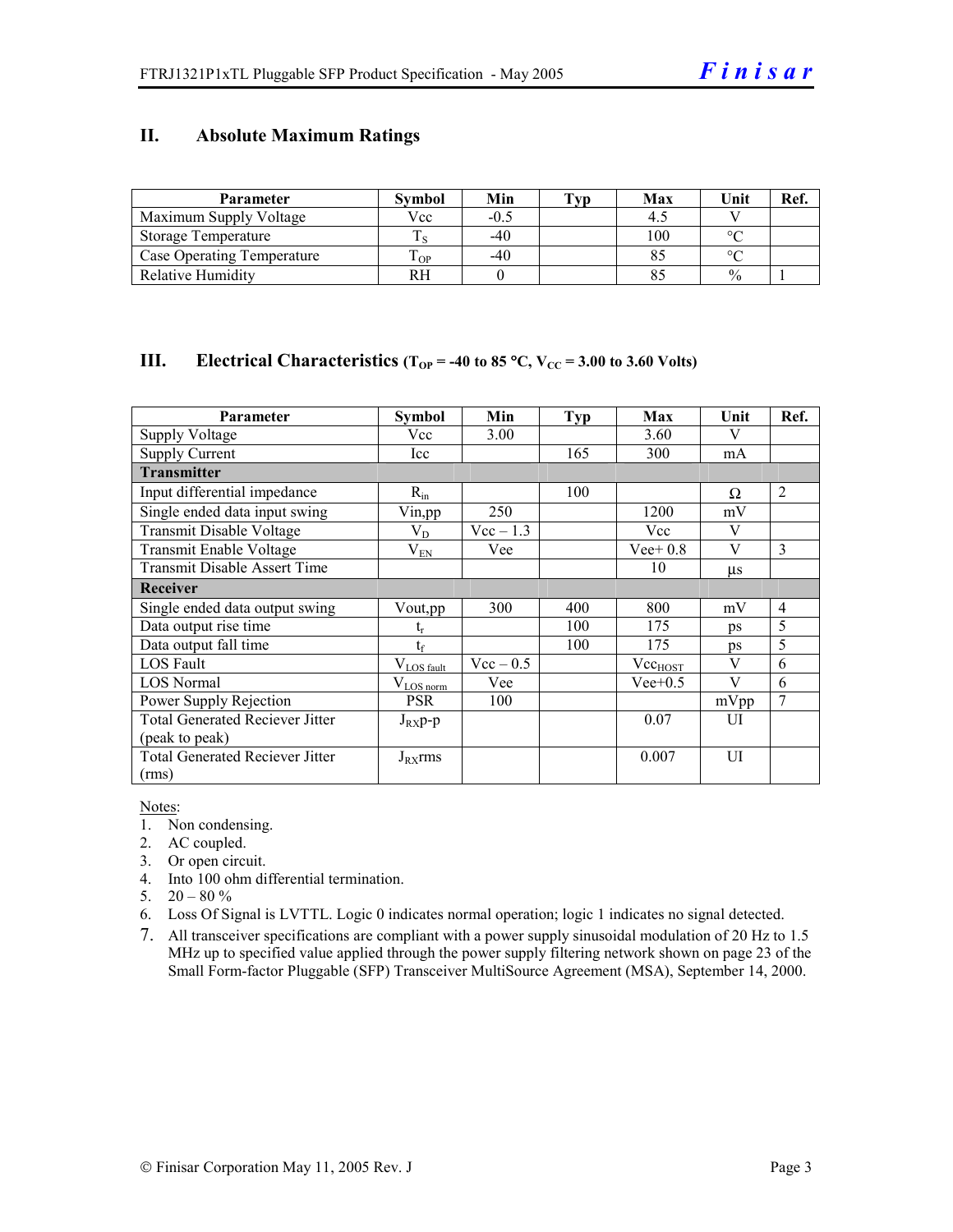| Parameter                                    | <b>Symbol</b>          | Min              | <b>Typ</b> | Max    | Unit  | Ref.           |
|----------------------------------------------|------------------------|------------------|------------|--------|-------|----------------|
| <b>Transmitter</b>                           |                        |                  |            |        |       |                |
| Output Opt. Pwr: 9/125 SMF                   | $P_{OUT}$              | $-9.5$           |            | $-3$   | dBm   | 1              |
| Optical Wavelength                           | λ                      | 1270             |            | 1360   | nm    | $\overline{2}$ |
| Spectral Width                               | $\sigma$               |                  |            | 3      | nm    | $\overline{2}$ |
| <b>Optical Extinction Ratio</b>              | ER                     | 9                |            |        | dB    |                |
| <b>Optical Rise/Fall Time</b>                | $t_r / t_f$            |                  |            | 160    | ps    | 3              |
| <b>Relative Intensity Noise</b>              | <b>RIN</b>             |                  |            | $-120$ | dB/Hz |                |
| <b>Total Generated Transmitter Jitter</b>    | $J_{TX}p-p$            |                  |            | 0.07   | UI    |                |
| (peak to peak)                               |                        |                  |            |        |       |                |
| <b>Total Generated Transmitter Jitter</b>    | $J_{TX}$ rms           |                  |            | 0.007  | UI    |                |
| (rms)                                        |                        |                  |            |        |       |                |
| Receiver                                     |                        |                  |            |        |       |                |
| Average Rx Sensitivity $(a)$ 2.67Gb/s        | $R_{\rm SENS1}$        | $\mathbf{0}$     |            | $-18$  | dBm   | 4              |
| Average Rx Sensitivity @ OC-48               | $R_{SENS1}$            | $\boldsymbol{0}$ |            | $-18$  | dBm   | $\overline{4}$ |
| Average Rx Sensitivity $\omega$ 2X Fibre     | $R_{\text{SENS2}}$     | $\theta$         |            | $-21$  | dBm   | 5              |
| Channel                                      |                        |                  |            |        |       |                |
| Average Rx Sensitivity @ Gigabit             | $R_{SENS3}$            | $\Omega$         |            | $-22$  | dBm   | 5              |
| Ethernet                                     |                        |                  |            |        |       |                |
| Average Rx Sensitivity @ OC-12               | $R_{SENS4}$            | $\Omega$         |            | $-22$  | dBm   | 6              |
| Average Rx Sensitivity $\overline{a}$ , OC-3 | $R_{SENS5}$            | $-10$            |            | $-23$  | dBm   | 6              |
| <b>Optical Center Wavelength</b>             | $\lambda_{\mathrm{C}}$ | 1270             |            | 1600   | nm    |                |
| LOS De-Assert                                | LOS <sub>D</sub>       |                  | $-23$      | $-19$  | dBm   |                |
| <b>LOS Assert</b>                            | $LOS_A$                | $-30$            | $-25$      |        | dBm   |                |
| LOS Hysteresis                               |                        | 0.5              |            |        | dB    |                |

#### **IV.** Optical Characteristics ( $T_{OP}$  = -40 to 85 °C,  $V_{CC}$  = 3.00 to 3.60 Volts)

Notes:

- 1. Class 1 Laser Safety per FDA/CDRH and EN (IEC) 60825 regulations.
- 2. Also specified to meet curves in FC-PI 13.0 Figures 18 and 19, which allow trade-off between wavelength, spectral width and OMA.
- 3. Unfiltered, 20-80%.
- 4. With worst-case extinction ratio. Measured with a PRBS  $2^{31}$ -1 test pattern interspersed with 72 consecutive ones and 72 consecutive zeros.
- 5. With worst-case extinction ratio. Measured with a PRBS  $2^7$ -1 test pattern.
- 6. With worst-case extinction ratio. Measured with a PRBS  $2^{23}$ -1 test pattern.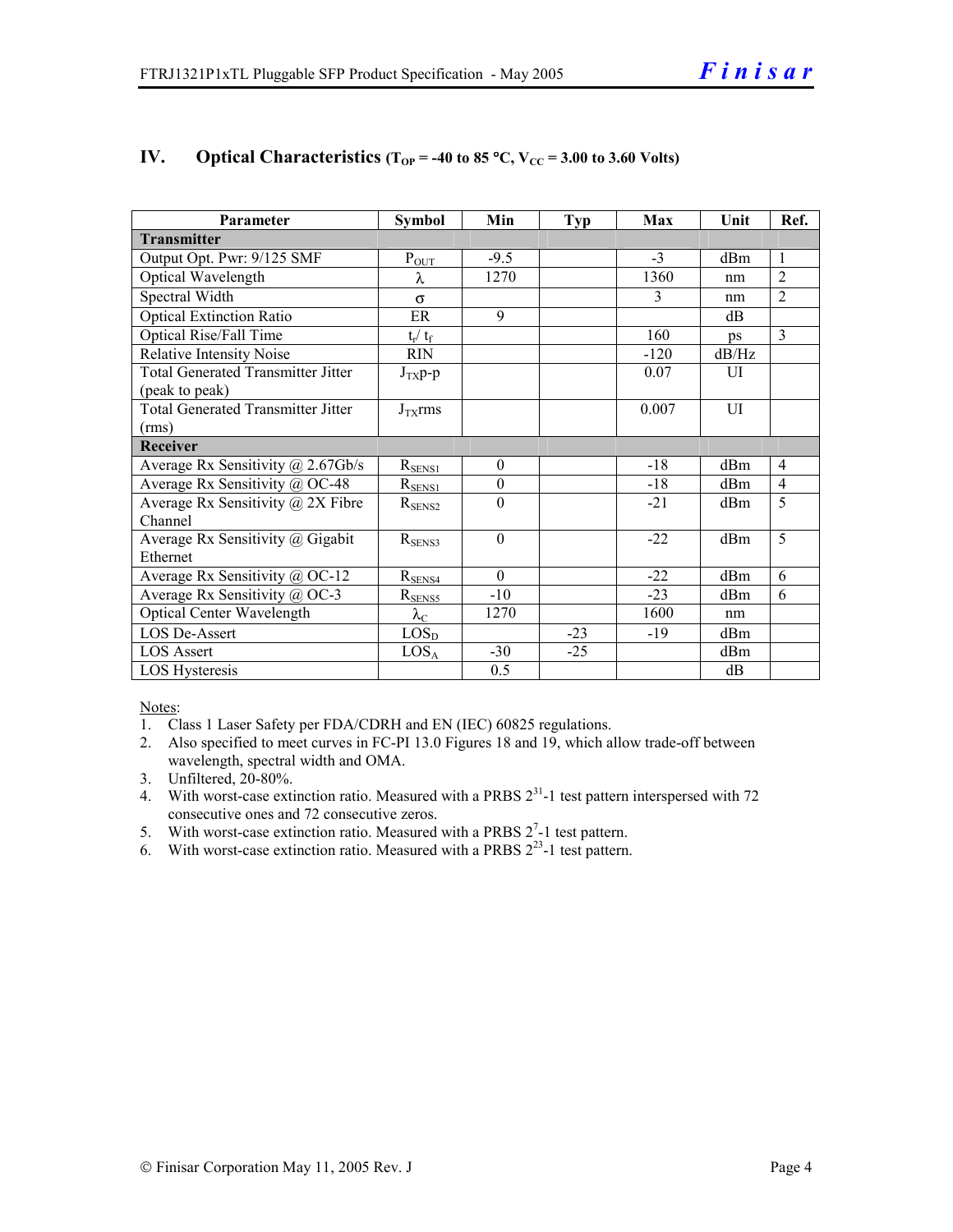#### **V. General Specifications**

| <b>Parameter</b>                     | <b>Symbol</b> | Min | <b>Typ</b> | Max        | <b>Units</b> | Ref.           |
|--------------------------------------|---------------|-----|------------|------------|--------------|----------------|
| Data Rate                            | BR.           | 155 |            | 2667       | Mb/sec       |                |
| <b>Bit Error Rate</b>                | <b>BER</b>    |     |            | $10^{-12}$ |              | 2              |
| Max. Supported Link Length on        | $L_{MAX1}$    |     | 5          |            | km           | $\overline{4}$ |
| $9/125$ µm SMF @ OC-48               |               |     |            |            |              |                |
| Max. Supported Link Length on        | $L_{MAX2}$    |     | 10         |            | km           | 3              |
| $9/125 \mu m$ SMF @ 2X Fibre Channel |               |     |            |            |              |                |
| Max. Supported Link Length on        | $L_{MAX3}$    |     | 10         |            | km           | 3              |
| $9/125 \mu m$ SMF @ Gigabit Ethernet |               |     |            |            |              |                |
| Max. Supported Link Length on        | $L_{MAX4}$    |     | 10         |            | km           | $\overline{4}$ |
| $9/125 \mu m$ SMF @ OC-12            |               |     |            |            |              |                |
| Max. Supported Link Length on        | $L_{MAX5}$    |     | 10         |            | km           | $\overline{4}$ |
| $9/125$ µm SMF @ OC-3                |               |     |            |            |              |                |

Notes:

- 1. SONET OC-48 SR/SDH STM I-16, Gigabit Ethernet and 1x/2x Fibre Channel compliant. Compatible with SONET OC-12 and OC-3. Supports FEC at 2.67 Gb/s.
- 2. Tested with a PRBS  $2^{31}$ -1 test pattern interspersed with 72 consecutive ones and 72 consecutive zeros.
- 3. Dispersion limited per FC-PI Rev. 13
- 4. Attenuation of 0.55 dB/km is used for the link length calculations (per GR-253 CORE). Distances are indicative only. Please refer to the Optical Specifications in Table IV to calculate a more accurate link budget based on specific conditions in your application.

#### **VI. Environmental Specifications**

Finisar 1310nm SFP transceivers have an extended operating temperature range from  $-40^{\circ}$ C to  $+85^{\circ}$ C case temperature.

| Parameter                  | Svmbol          | Min | $\mathbf{T}_{\mathbf{V}\mathbf{p}}$ | Max | $\mathbf{v}_{\text{hits}}$ | Ref. |
|----------------------------|-----------------|-----|-------------------------------------|-----|----------------------------|------|
| Case Operating Temperature | <sup>L</sup> OD | -40 |                                     |     | $\sim$                     |      |
| Storage Temperature        | ᠇<br>⊥ sto      | -40 |                                     | 100 | $\sim$                     |      |

#### **VII. Regulatory Compliance**

Finisar transceivers are Class 1 Laser Products and comply with US FDA regulations. These products are certified by TÜV and CSA to meet the Class 1 eye safety requirements of EN (IEC) 60825 and the electrical safety requirements of EN (IEC) 60950. Copies of certificates are available at Finisar Corporation upon request.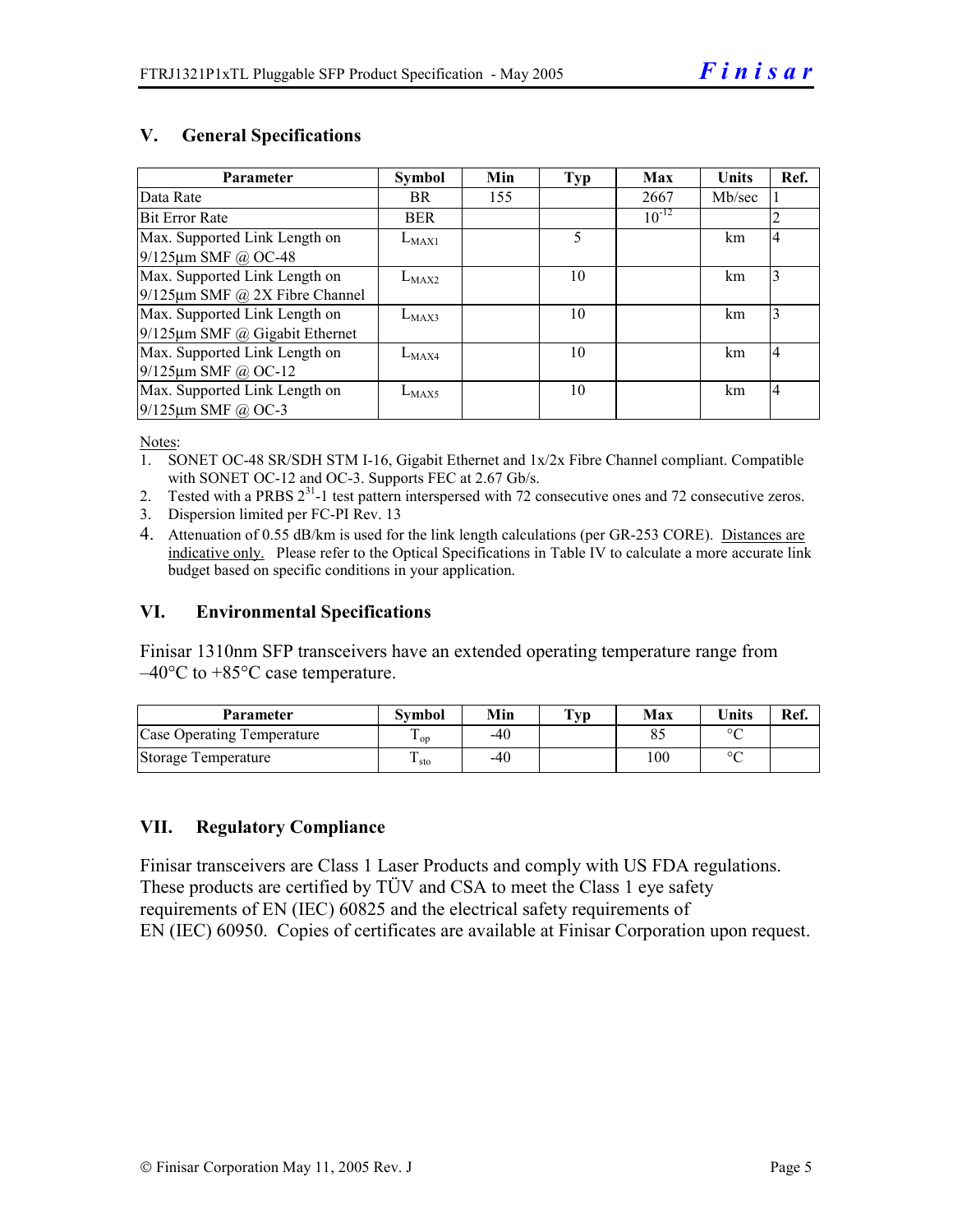#### **VIII. Digital Diagnostic Functions**

Finisar FTRJ1321P1xTL SFP transceivers support the 2-wire serial communication protocol as defined in the SFP MSA<sup>1</sup>. It is very closely related to the  $E^2$ PROM defined in the GBIC standard, with the same electrical specifications.

The standard SFP serial ID provides access to identification information that describes the transceiver's capabilities, standard interfaces, manufacturer, and other information.

Additionally, Finisar SFP transceivers provide a unique enhanced digital diagnostic monitoring interface, which allows real-time access to device operating parameters such as transceiver temperature, laser bias current, transmitted optical power, received optical power and transceiver supply voltage. It also defines a sophisticated system of alarm and warning flags, which alerts end-users when particular operating parameters are outside of a factory-set normal range.

The SFP MSA defines a 256-byte memory map in  $E^2$ PROM that is accessible over a 2-wire serial interface at the 8 bit address 1010000X (A0h). The digital diagnostic monitoring interface makes use of the 8 bit address 1010001X (A2h), so the originally defined serial ID memory map remains unchanged. The interface is identical to, and is thus fully backward compatible with both the GBIC Specification and the SFP Multi Source Agreement. The complete interface is described in Finisar Application Note AN-2030: "Digital Diagnostics Monitoring Interface for SFP Optical Transceivers".

The operating and diagnostics information is monitored and reported by a Digital Diagnostics Transceiver Controller (DDTC) inside the transceiver, which is accessed through a 2-wire serial interface. When the serial protocol is activated, the serial clock signal (SCL, Mod Def 1) is generated by the host. The positive edge clocks data into the  $SFP$  transceiver into those segments of the  $E^2$ PROM that are not write-protected. The negative edge clocks data from the SFP transceiver. The serial data signal (SDA, Mod Def 2) is bi-directional for serial data transfer. The host uses SDA in conjunction with SCL to mark the start and end of serial protocol activation. The memories are organized as a series of 8-bit data words that can be addressed individually or sequentially.

For more information, please see the SFP MSA documentation<sup>1</sup> or Finisar Application Note AN-2030.

Digital diagnostics for the FTRJ1321P1xTL are externally calibrated by default.

Please note that evaluation board FDB-1018 is available with Finisar ModDEMO software that allows simple to use communication over the 2-wire serial interface.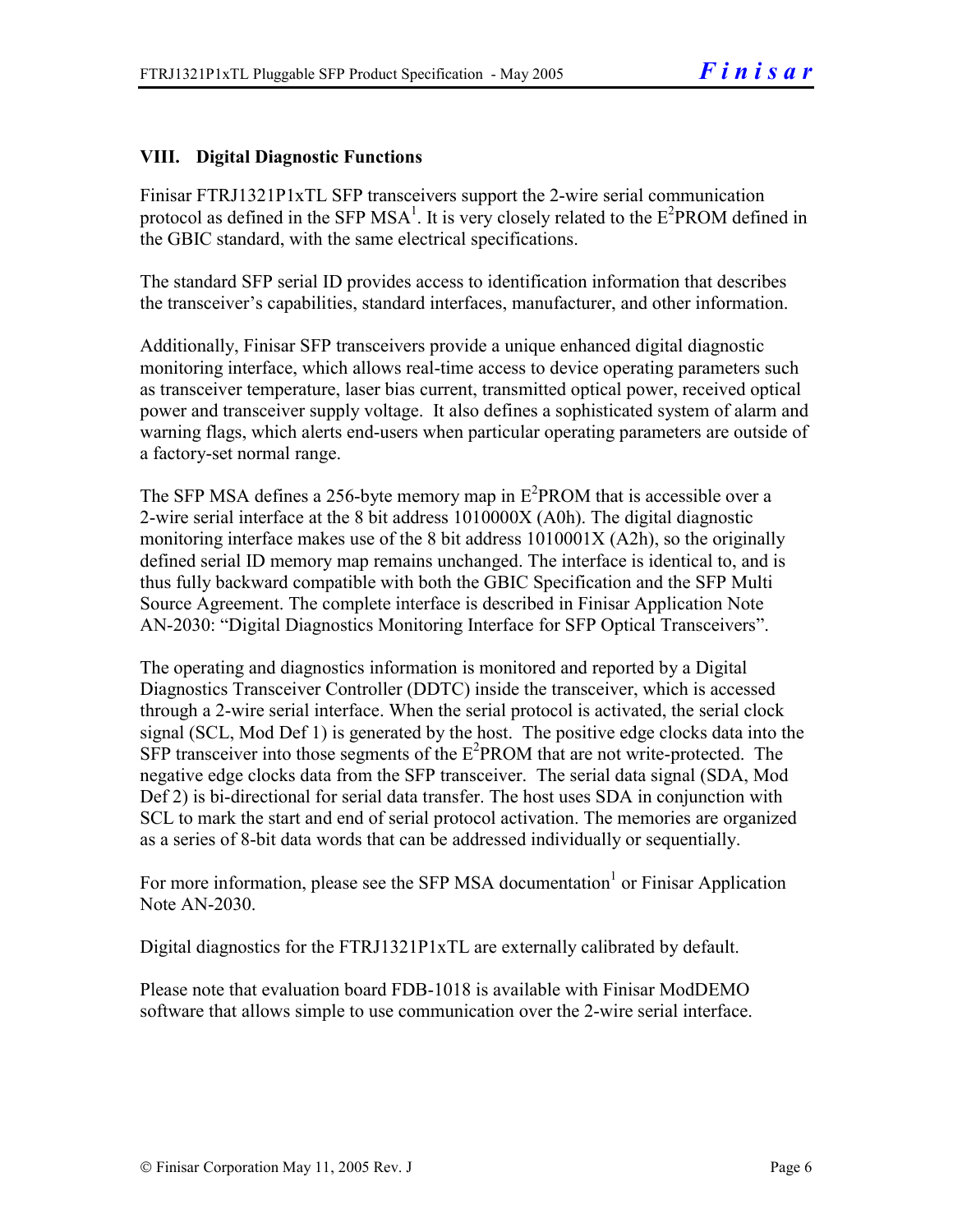#### **IX. Mechanical Specifications**

Finisar's Small Form Factor Pluggable (SFP) transceivers are compatible with the dimensions defined by the SFP Multi-Sourcing Agreement (MSA)<sup>3</sup>.



## **FTRJ1321P1BTL**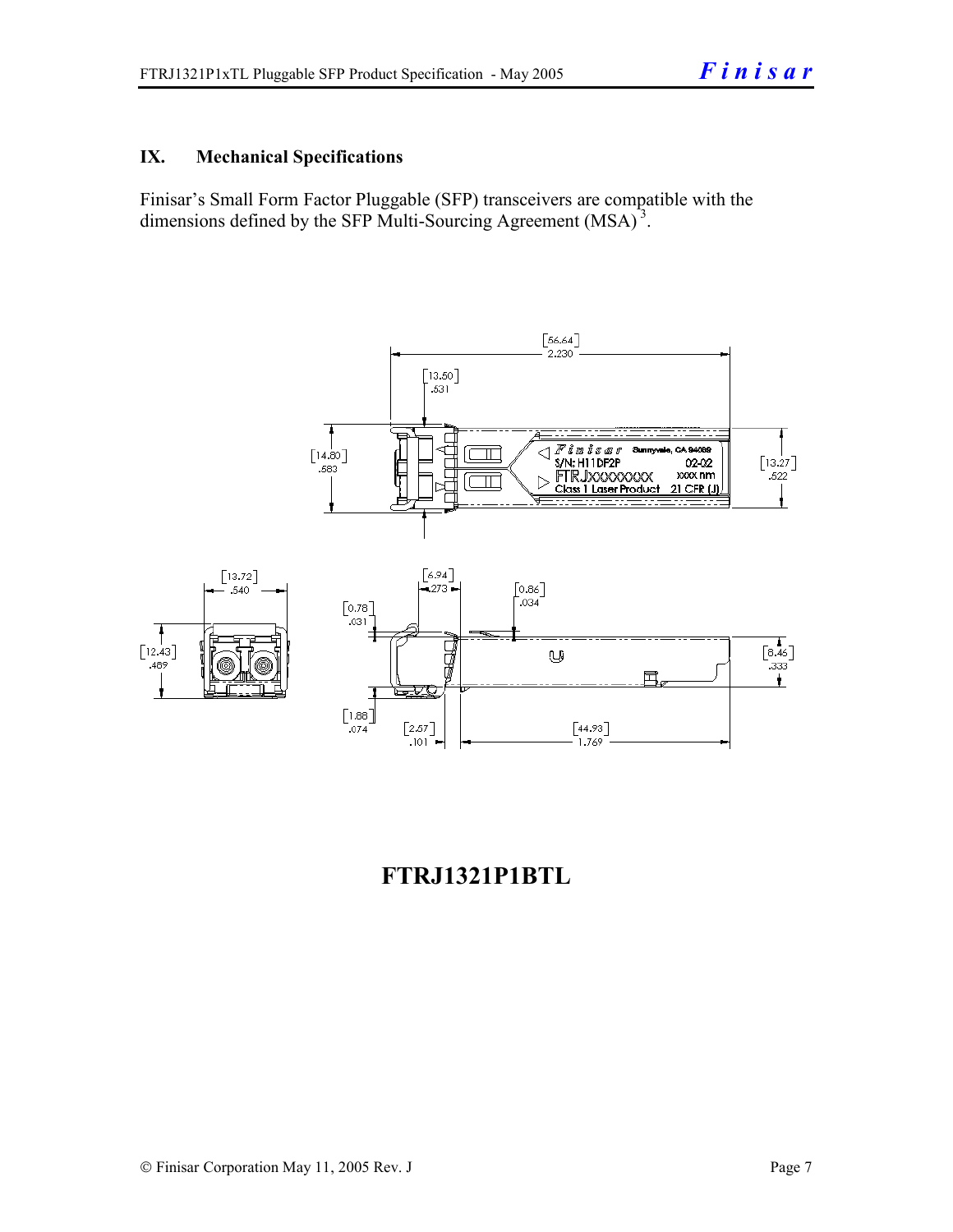



## **FTRJ1321P1WTL**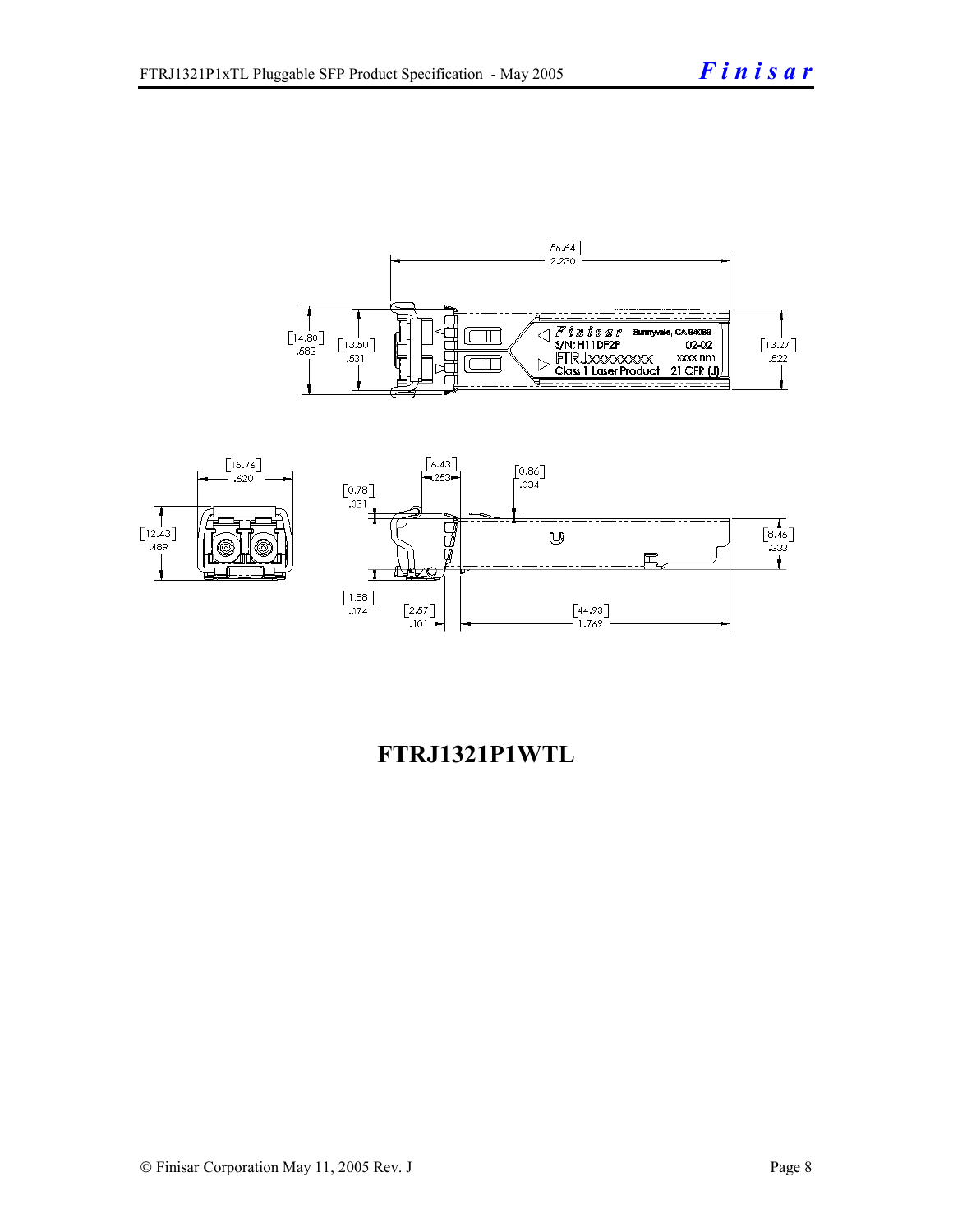#### **X. PCB Layout and Bezel Recommendations**

 $\hat{\triangle}$ Through Holes are Unplated  $\Delta$ atum and Basic Dimension Established by Customer  $\triangle$ Rads and Vias are Chassis Ground, 11 Places

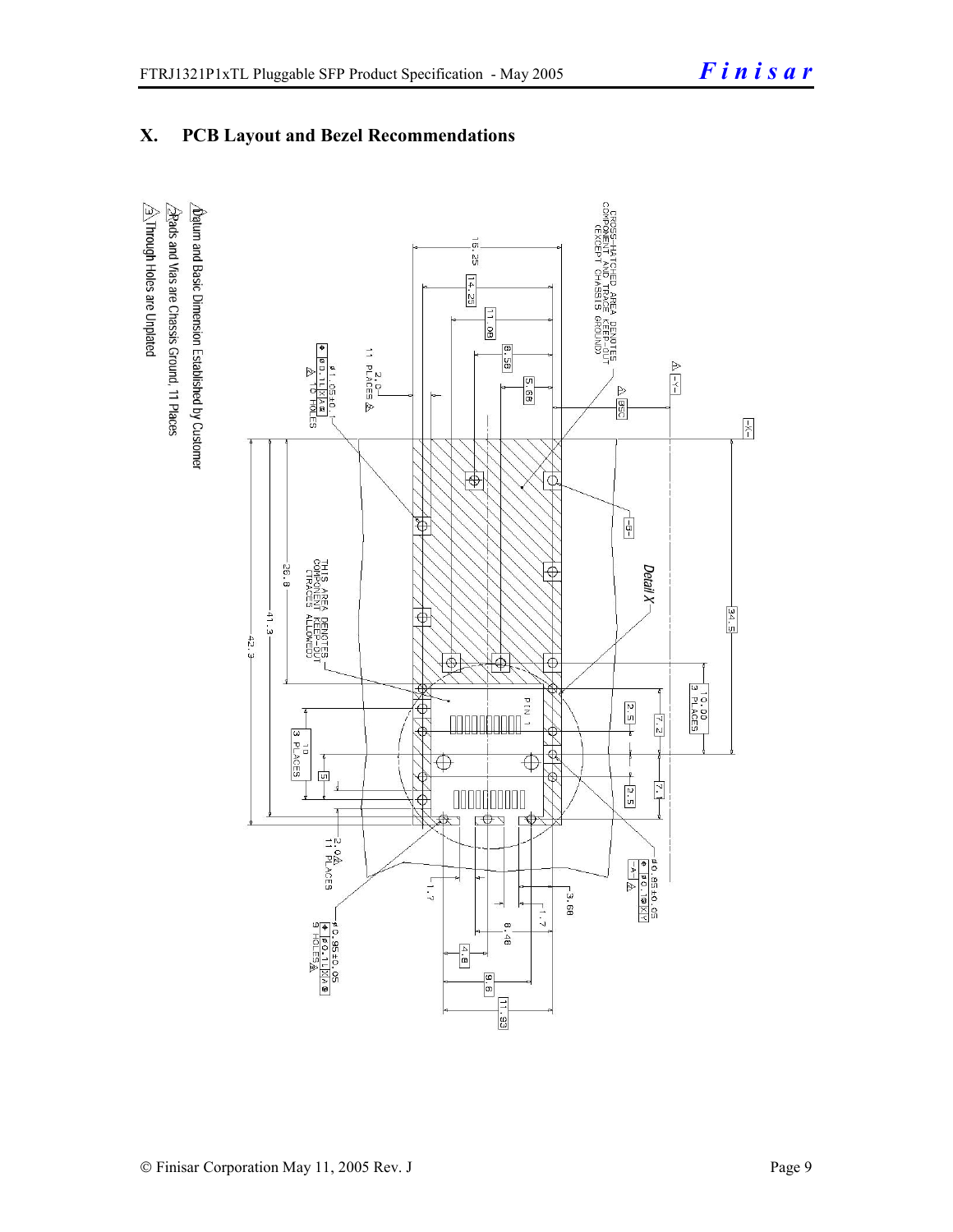

NOTES:

- $\triangle$  MINIMUM PITCH ILLUSTRATED, ENGLISH DIMENSIONS ARE FOR REFERENCE ONLY
- 2. NOT RECOMMENDED FOR PCI EXPANSION CARD APPLICATIONS